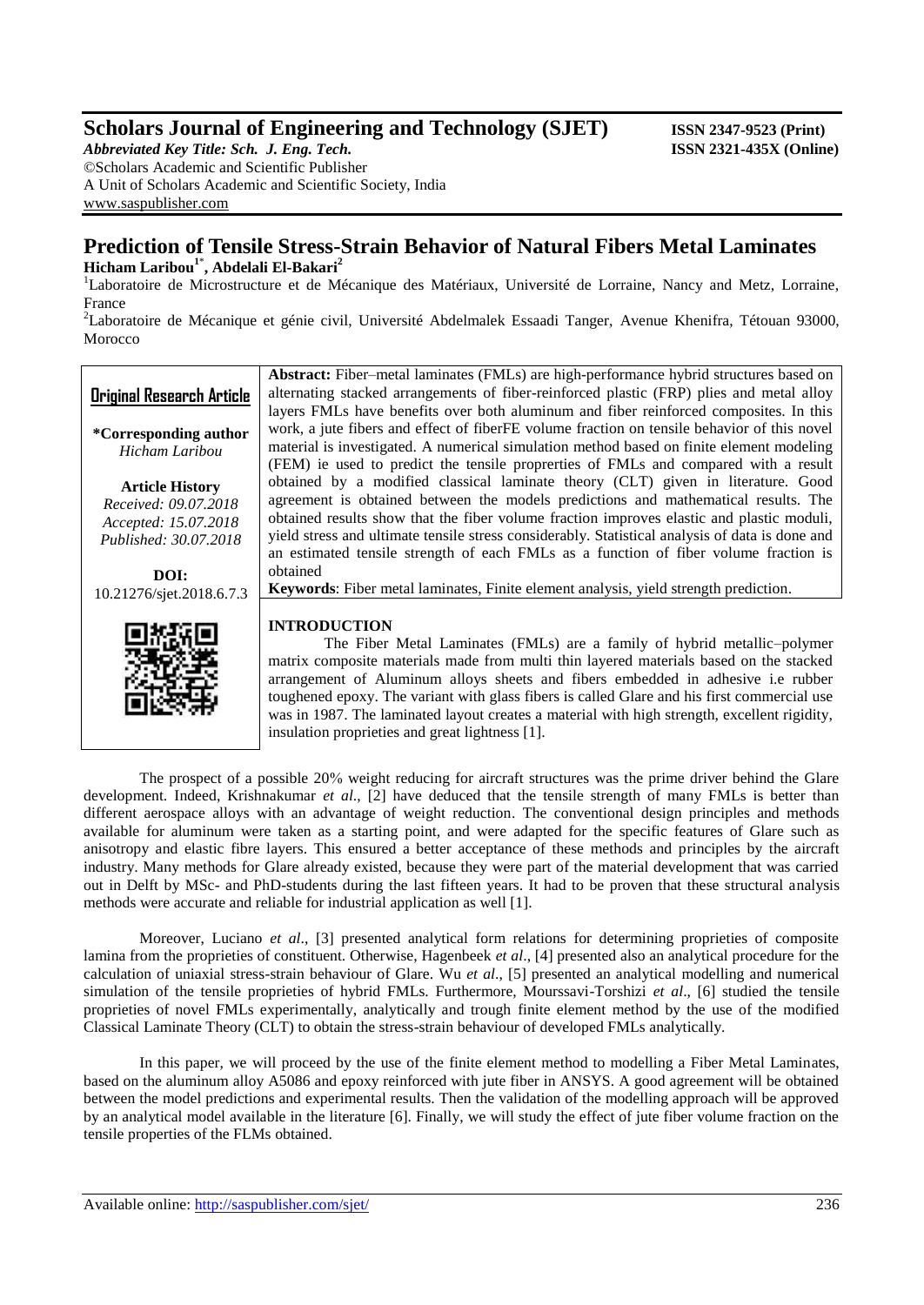### **MATERIALS AND METHODS Materials**

The aluminum alloy AA5086 is the most common type metal used for setting up a FMLs for their low density and their high mechanical properties. In the present work the aluminum alloy AA5086 with bilinear elasto-plastic behaviour has been used as the metal part in the FMLs, and its chemical composition and some mechanical characteristics are given by Tables-1and 2.

| Table-1. Chemical composition of the althumum alloy AA3060               |  |    |    |  |  |  |
|--------------------------------------------------------------------------|--|----|----|--|--|--|
| $\rm E_{\rm P}$                                                          |  | Mφ | Mn |  |  |  |
| $95.2\%$   0.36%   0.02%   3.83%   0.23%   0.17%   0.01%   0.01%   0.15% |  |    |    |  |  |  |

|  | Table-2: Some mechanical characteristic of the aluminum alloy AA5086 [6] |  |
|--|--------------------------------------------------------------------------|--|
|--|--------------------------------------------------------------------------|--|

| Elastic young's modulus Eel | Tangent modulu Epl | Yield strength Syt |
|-----------------------------|--------------------|--------------------|
| 46.5GPa                     | 1 770 MPa          | 1 275 MPa          |

Recently environmental standards are becoming more and more severe. These regulations have led to the emergence of a promising alternative that consists in developing biocomposite materials developed with ecofriendly reinforcements from renewable natural resources. Vegetable fibers seem to be the best candidates, hence the choice in this study to use a jute fibers which offer a high strength with a low cost. Tables-3 and 4 give a chemical composition and mechanical properties for the jute fibers.

|  | Table-3: Chemical composition of jute fibers [7] |  |  |  |
|--|--------------------------------------------------|--|--|--|
|  |                                                  |  |  |  |

|        | Cellulose   Hemicellulose   Lignin   Ash |                                        |  | Wax Moisture |
|--------|------------------------------------------|----------------------------------------|--|--------------|
| 61-71% | $13.6 - 20.6\%$                          | $12-13\%$ $10.5-2\%$ $10.5\%$ $12.6\%$ |  |              |

|          |                          |                             | ___                     |                |
|----------|--------------------------|-----------------------------|-------------------------|----------------|
| Property | strength (MPa)<br>ensile | Modulus of Elasticity (GPa) | Elongation at break (%) | Density (g/cm3 |
| Value    | 780<br>$410 -$           | 26.5                        | .                       | 1.48           |

As the matrix material we used an epoxy resins in the present study, which offers a high tensile strength, high rigidity, chemical resistance, fire resistance and low curing shrinkage. Its application fields are widespread and remain very useful [9] [10].

### **Calculation methods**

Most commercial FEM codes provide 2D elements suitable for stress analysis of composite and sandwich structure. In our current case, three general pathways (micro, meso and macro-scale) of modelling FMLs have been outlined by [7], and the dimensions of finite element model were chosen to be 175mm x 25mm x 1mm based on the recommendations of [6].



**Fig-2: Finite element model: (a) meshing; (b) boundary conditions**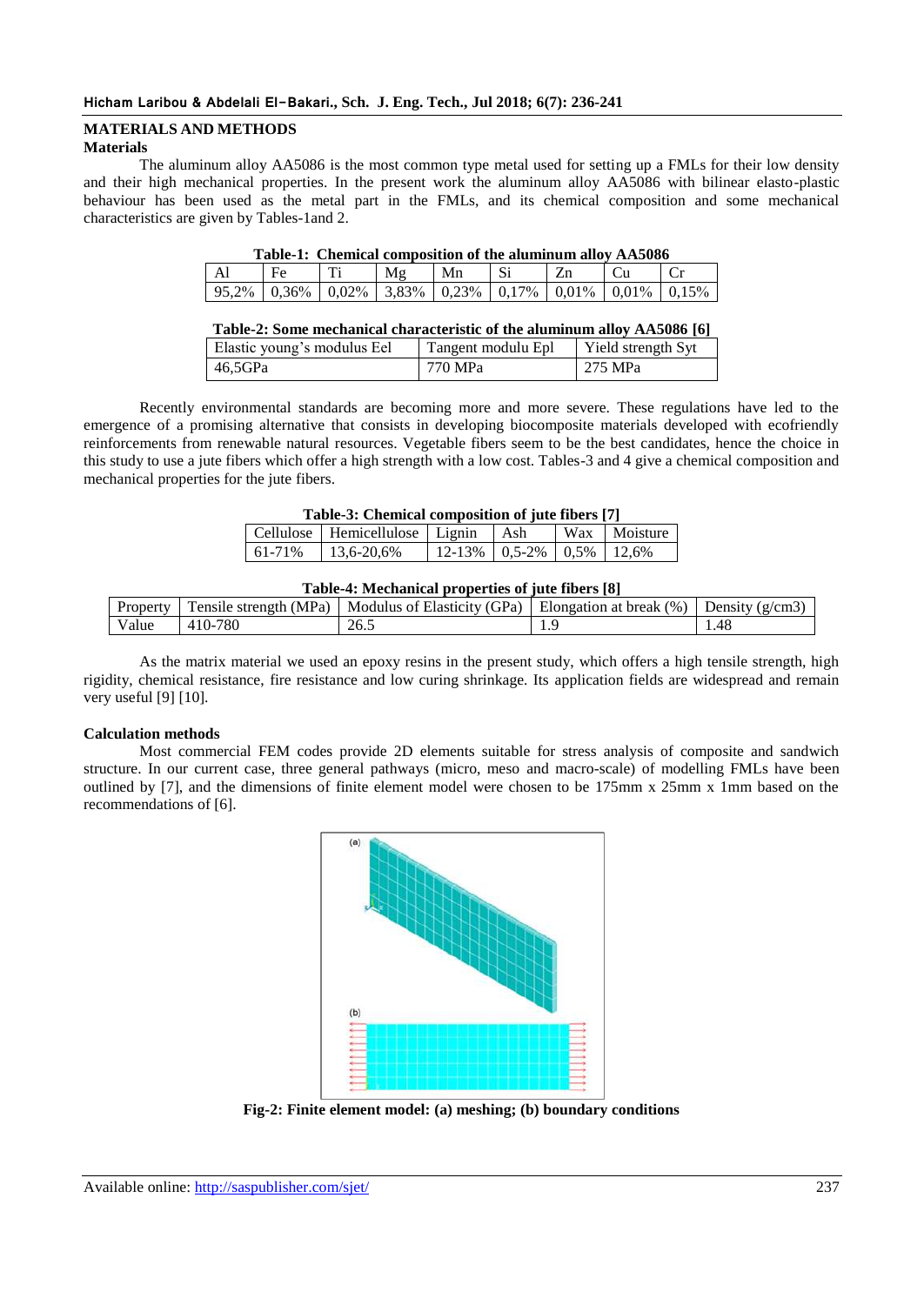#### **Hicham Laribou & Abdelali El-Bakari., Sch. J. Eng. Tech., Jul 2018; 6(7): 236-241**

In this study the FMLs were modeled by commercially available FEM software, ANSYS 11 with SHELL 91 element. SHELL 91 is a nonlinear layered structural shell element. The element is defined by eight nodes non- linear element used to discrete the domain of our ANSYS product. Tensile load is applied on the vertical sides of the finite element model in 20 substeps to capture the non-linear behaviour of the FMLs (Figure-2). The bilinear elasto-plastic behaviour of the AA 5086 layer is incorporated using the Von-Mises plasticity option in ANSYS. Also, a numerical simulation, based on finite element modelling is employed to predict the stress–strain response of FMLs. Micromechanics relates the elastic properties of the lamina with the individual properties of fiber and matrix and their volume fraction  $C^* = (C_f, C_m, V_f)$  with,  $C^*$  is elasticity of matrix,  $C_f$  is elasticity of fiber,  $C_m$  is elasticity of metal and  $V_f$  is a fiber volume fraction. [Luciano and Barbero, 1994] presented an analytical closed form solution of for doing so without the need of experimentation by using periodic microstructure approach. As for the basic material properties, the metal volume fraction approach was proven to be valid for shear stiffness and blunt notch and yield strength.Section Headings



**Fig-3: Schematic illustration of Stress-Strain curves**

The mathematical model as provided by [6] has been used in the present investigation to validate the results of FEM. It can be observed from Figure-3 that, stress–strain curve of FML is separated into two parts. In the first part both aluminum and fiber reinforced plastic (FRP) layers like glass/epoxy and Kevlar/epoxy

The mathematical model is a modification of the Classical Laminate Theory (CLT) to consider the elasto-plastic behaviour of the FML. MATLAB codes were written to implement the mathematical model and obtain the results.

For a linear-elastic material behaviour [12]:

| $\sigma_{\text{FML}} \leq (\sigma_{y})_{\text{FML}}$                                       |  |
|--------------------------------------------------------------------------------------------|--|
| $(\sigma_{y})_{\text{FML}} = \frac{E_{\text{FML}}}{E_{\text{AL}}}(\sigma_{y})_{\text{AL}}$ |  |

When  $\sigma_{FML}$  is total stress in laminate,  $(\sigma_v)$  is yield stress of laminate,  $_{FML}$  is the young's modulus of the laminate,  $E_{Al}$  is the young's modulus of aluminum layer and  $(\sigma_y)_{AL}$  is yield stress of aluminum layer. The equation can be derived as:

$$
\sigma_{\text{FML}} = \left(\frac{E_{\text{AL}}t_{\text{AL}} + E_{\text{FRP}}t_{\text{FRP}}}{t_{\text{FML}}}\right) \cdot \varepsilon_{\text{FML}} \tag{3}
$$

Where  $t_{Al}$  is the total thickness of aluminum layers,  $t_{FRP}$  is the total thickness of fibrous layers consist of one Kevlar/epoxy layer and two glass/epoxy layers. The thickness of each Glass/epoxy layer was about 0.35 mm and thickness of Kevlar/epoxy layer was about 0.3 mm. t<sub>FM</sub>L is the total thickness of all layers, and  $\varepsilon_{FML}$  is total strain of laminate.  $E_{FRP}$  is the Young's modulus of the fibrous Layer which was calculated using classical laminate theory. In the second part aluminum becomes plastic. For elastic–plastic laminate:

> $\varepsilon_{\text{FML}} \geq (\varepsilon_{\text{el}})_{\text{AL}}$  $(4)$

Where  $(\epsilon_{el})_{AL}$  is elastic strain of aluminum layer. The modulus of elasticity in this part is calculated in the same way as the first part but with  $(E_{pl})_{AL}$  instead of  $(E_{el})_{AL}$ .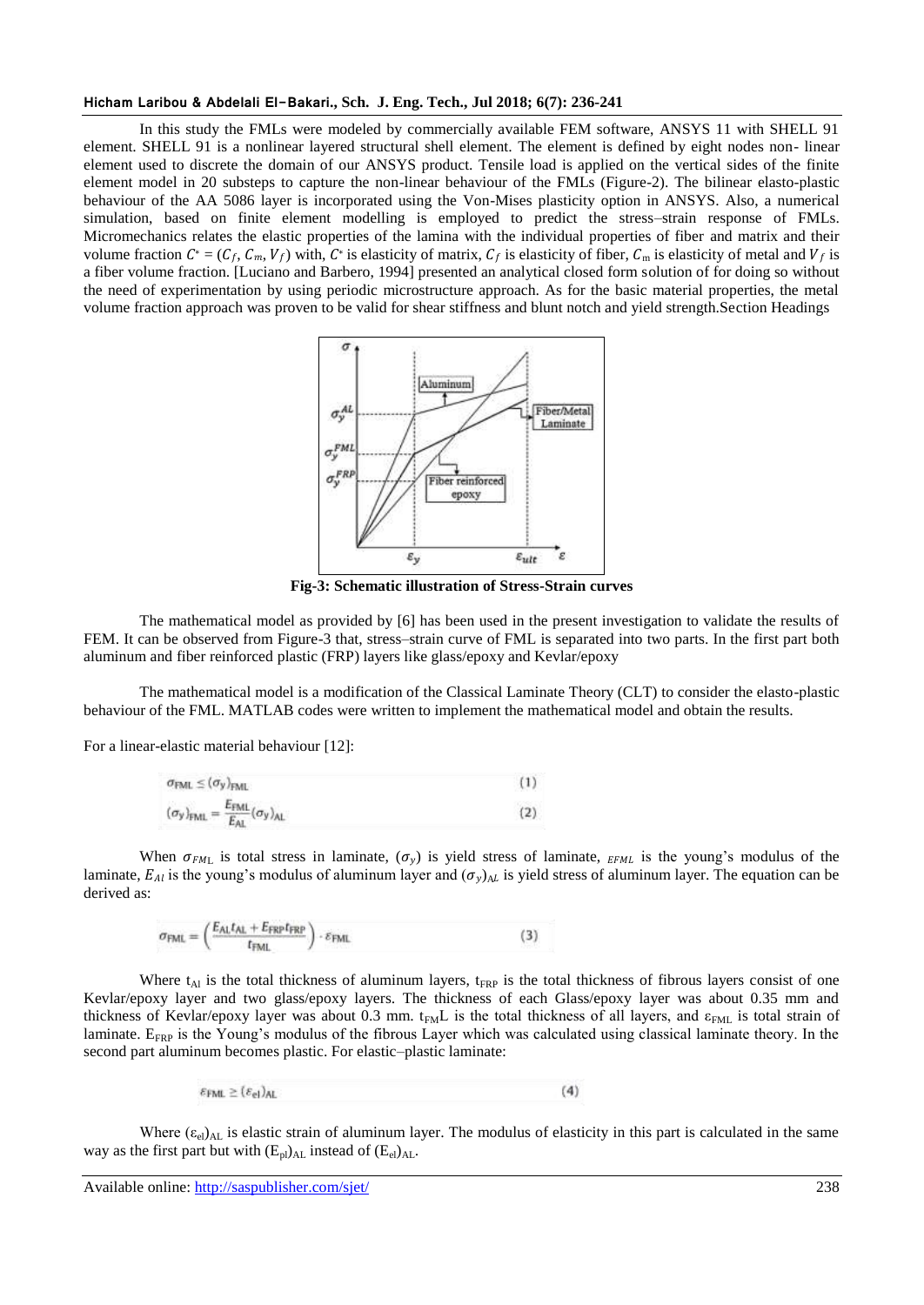$$
\hat{E}_{\text{FML}} = \frac{(E_{\text{pl}})_{\text{AL}} t_{\text{AL}} + E_{\text{FRF}} t_{\text{FRF}}}{t_{\text{FML}}} \tag{5}
$$
\n
$$
\sigma_{\text{FML}} = (\sigma_{\text{y}})_{\text{AL}} \frac{t_{\text{AL}}}{t_{\text{FML}}} \left(1 - \frac{E_{\text{pl}}}{E_{\text{el}}}\right)_{\text{AL}} + \hat{E} \varepsilon_{\text{FML}} \tag{6}
$$

Figures Where ( $E_p$ )<sub>AL</sub> is tangent modules of aluminum stress–strain curve in plastic region, and  $\hat{E}_{FML}$  is tangent modules of FML stress–strain curve in plastic region. Now the overall stress-strain behaviour of the FML can be estimated from. (3) and (6). The designation of laminates with fiber volume fraction matrix and volume fraction designation is given by Table-5.

| Table-5: Designation of Figures |                                      |                                  |  |  |  |
|---------------------------------|--------------------------------------|----------------------------------|--|--|--|
| Fiber volume fraction           | Matrix volume fraction   Designation |                                  |  |  |  |
| 0.2                             | 0.8                                  | Al/JRE $(0.2)/Al/JRE$ $(0.2)/Al$ |  |  |  |
| 0.4                             | 0.6                                  | Al/JRE $(0.4)/Al/JRE$ $(0.4)/Al$ |  |  |  |
| 0.6                             | 0.4                                  | Al/JRE $(0.6)/Al/JRE$ $(0.6)/Al$ |  |  |  |
| 0.8                             | 0.2                                  | Al/JRE (0.8)/Al/JRE (0.8)/Al     |  |  |  |

# **Table-5: Designation of FMLs**

# **RESULTS**

The exploitation of all the data previously obtained has allowed to getting the stress–strain curves for each FMLs given in Table-5 by using a Finite Element Analysis (FEA) and analytically computation. The set of stress strain behavior curves obtained are shown in Table-6.

|     | Fiber volume fraction Vf   Tensile strength (FEA) MPa | Tensile strength (Analytically) MPa |
|-----|-------------------------------------------------------|-------------------------------------|
| 0.2 | 183.99                                                | 184.04                              |
| 0.4 | 194.90                                                | 194.91                              |
| 0.6 | 206.04                                                | 205.84                              |
| 0.8 | 216.98                                                | 216.77                              |

By analyzing these different obtained curves, we have managed to correlate a variation of tensile strength as a function of fiber volume fraction. As shown in Figue-5, both outputs of mathematical and the finite element model are plotted for the two calculation methods (FEA and analytically one) the FMLs tensile strength constantly increases as the fiber fraction volume grow.



**Fig-4: Variation of tensile strength with fiber fraction volume**

The stress–strain curves that are obtained with analytical prediction curves and FEM prediction results; it is clear that analytical calculations and finite element modeling results are in good agreement; the final remarks remain the same. And a good correlation is obtained comparing with the last model.

Furthermore, Figure-6 shows also that the elastic and plastic moduli grow with fiber fraction volume with close value for FEA and analytically method.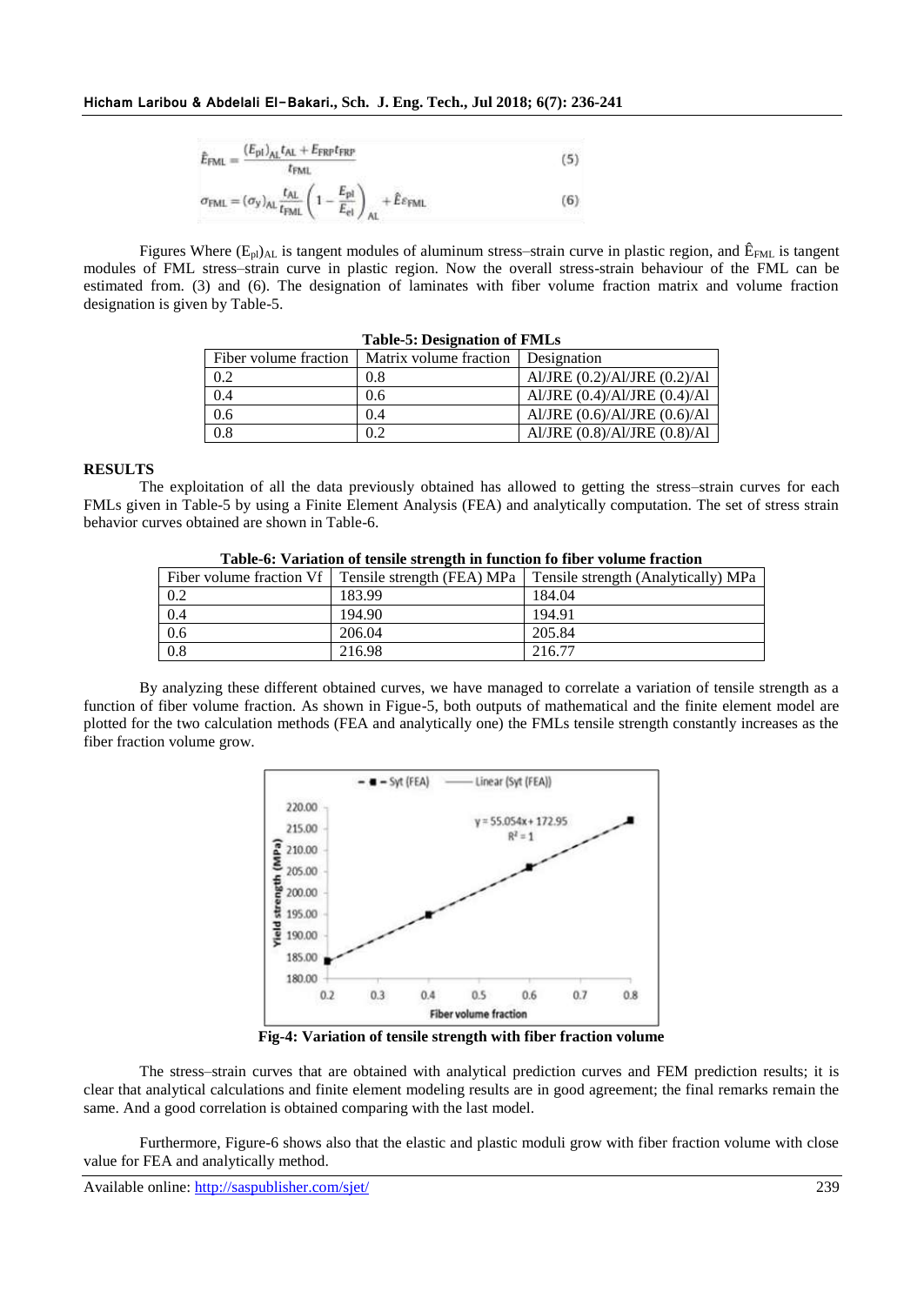

**Fig-5: Variation of elastic and plastic moduli with fiber volume fraction**

From the results it can be concluded that the fiber volume fraction orientation in laminate improve modulus of elasticity, yield stress and ultimate tensile stress considerably Hence, the final goal of this study consists of holding out the tensile strength behaviour. This reflects the ability of this model to provide a powerful tool as a tensile strength behaviour prediction. This new approach based on the statistical analysis of the results, following linear regression equations are proposed for predicting different parameters:

For elastic modulus of FML:  $E_{el} = 9242.5V_f + 29263$ For plastic modulus of FML:  $E_{nl} = 9439.1V_f + 1768.7$ For tensile yield strength of FML:  $S_{yt} = 55.04V_f + 172.9$ 

# **CONCLUSION**

The effects of fiber volume fraction on tensile properties of fiber/metal laminates are simulated. The performed numerical study in this paper is to predict the tensile properties such. elastic and plastic moduli and yield strength of new aluminum and Jute fibers based FMLs using Finite Element Method. In this approach, elastic–plastic behavior of the aluminum sheets was modeled by a bilinear relation and fiber reinforced plastic layers was assumed to be linear elastic up to fracture. The results of the Finite Element Method are validated using already published mathematical model.

### **REFERENCES**

- 1. Gunnink JW, Vlot A, Alderliesten RC, van der Hoeven W, de Boer A, Sinke J, Ypma MS, de Vries TJ, Wittenberg T. Towards technology readiness of fibre metal laminates. InGLARE Technology development (GTO), ICAS 2000 CONGRESS 2000.
- 2. Krishnakumar S. Fiber metal laminates—the synthesis of metals and composites. Material And Manufacturing Process. 1994 Mar 1;9(2):295-354.
- 3. Luciano R, Barbero EJ. Formulas for the stiffness of composites with periodic microstructure. International Journal of Solids and Structures. 1994 Nov 1;31(21):2933-44.
- 4. Hagenbeek M, Van Hengel C, Bosker OJ, Vermeeren CA. Static properties of fibre metal laminates. Applied Composite Materials. 2003 Jul 1;10(4-5):207-22.
- 5. Wu G, Yang JM. Analytical modelling and numerical simulation of the nonlinear deformation of hybrid fibre–metal laminates. Modelling and Simulation in Materials Science and Engineering. 2005 Mar 24;13(3):413.
- 6. Moussavi-Torshizi SE, Dariushi S, Sadighi M, Safarpour P. A study on tensile properties of a novel fiber/metal laminates. Materials Science and Engineering: A. 2010 Jul 15;527(18-19):4920-5.
- 7. Soltani P, Keikhosravy M, Oskouei RH, Soutis C. Studying the tensile behaviour of GLARE laminates: a finite element modelling approach. Applied Composite Materials. 2011 Aug 1;18(4):271-82.
- 8. Khan JA, Khan MA. The use of jute fibers as reinforcements in composites. InBiofiber Reinforcements in Composite Materials 2015 (pp. 3-34).
- 9. Sanjay MR, Arpitha GR, Yogesha B. Study on mechanical properties of natural-glass fibre reinforced polymer hybrid composites: A review. Materials today: proceedings. 2015 Jan 1;2(4-5):2959-67.
- 10. Mohan P. A critical review: the modification, properties, and applications of epoxy resins. Polymer-Plastics Technology and Engineering. 2013 Jan 15;52(2):107-25.
- 11. Paluvai NR, Mohanty S, Nayak SK. Synthesis and modifications of epoxy resins and their composites: a review. Polymer-Plastics Technology and Engineering. 2014 Nov 20;53(16):1723-58.